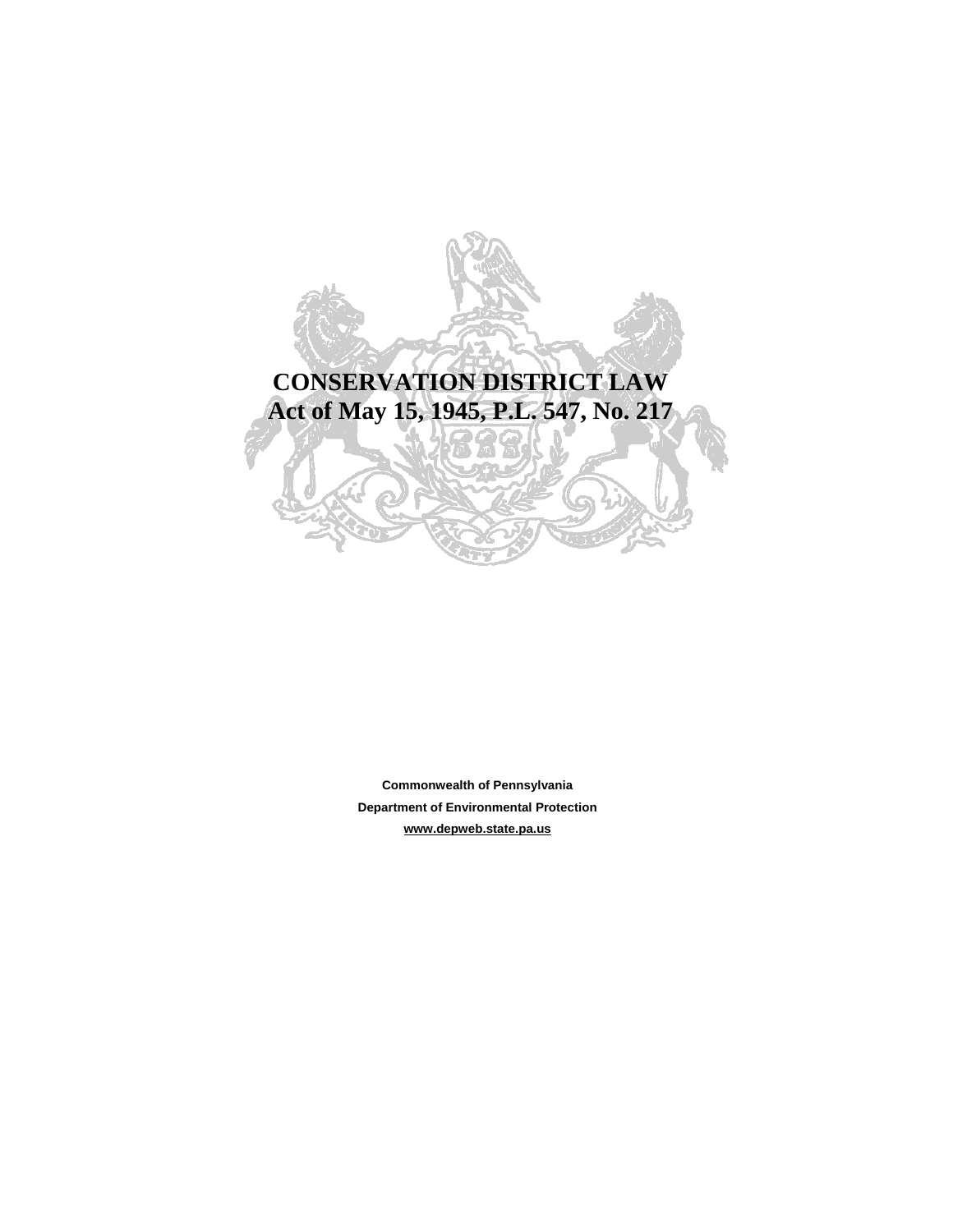## **CONSERVATION DISTRICT LAW Act of May 15, 1945, P.L. 547, No. 217 C1.03 (Act reenacted and amended Dec. 19, 1984, P.L.1125, No.221)**

**(This publication includes the July 9, 2008, P.L. 986, No. 75 amendments)** 

#### **AN ACT**

- Relating to the conservation of soil, water and related natural resources and land use practices contributing to soil wastage and soil erosion; providing for the organization of the various counties into conservation districts; the appointment of their officers and employes; and prescribing their powers and duties; creating the State Conservation Commission in the Department of Environmental Resources and fixing its powers and duties relative to the administration of this act; providing financial and legal assistance to such conservation districts and the commission; and authorizing county governing bodies to make appropriations thereto; providing for disposition and operation of existing districts; and repealing existing laws. (Title amended Dec. 19, 1984, P.L.1125, No.221)
- **Compiler's Note:** Section 502(c) of Act 18 of 1995, which created the Department of Conservation and Natural Resources and renamed the Department of Environmental Resources as the Department of Environmental Protection, provided that the Environmental Quality Board shall have the powers and duties currently vested in it, except as vested in the Department of Conservation and Natural Resources by Act 18 of 1995, which powers and duties include those set forth in Act 217 of 1945.

**Corrected copy as provided by the Legislative Reference Bureau**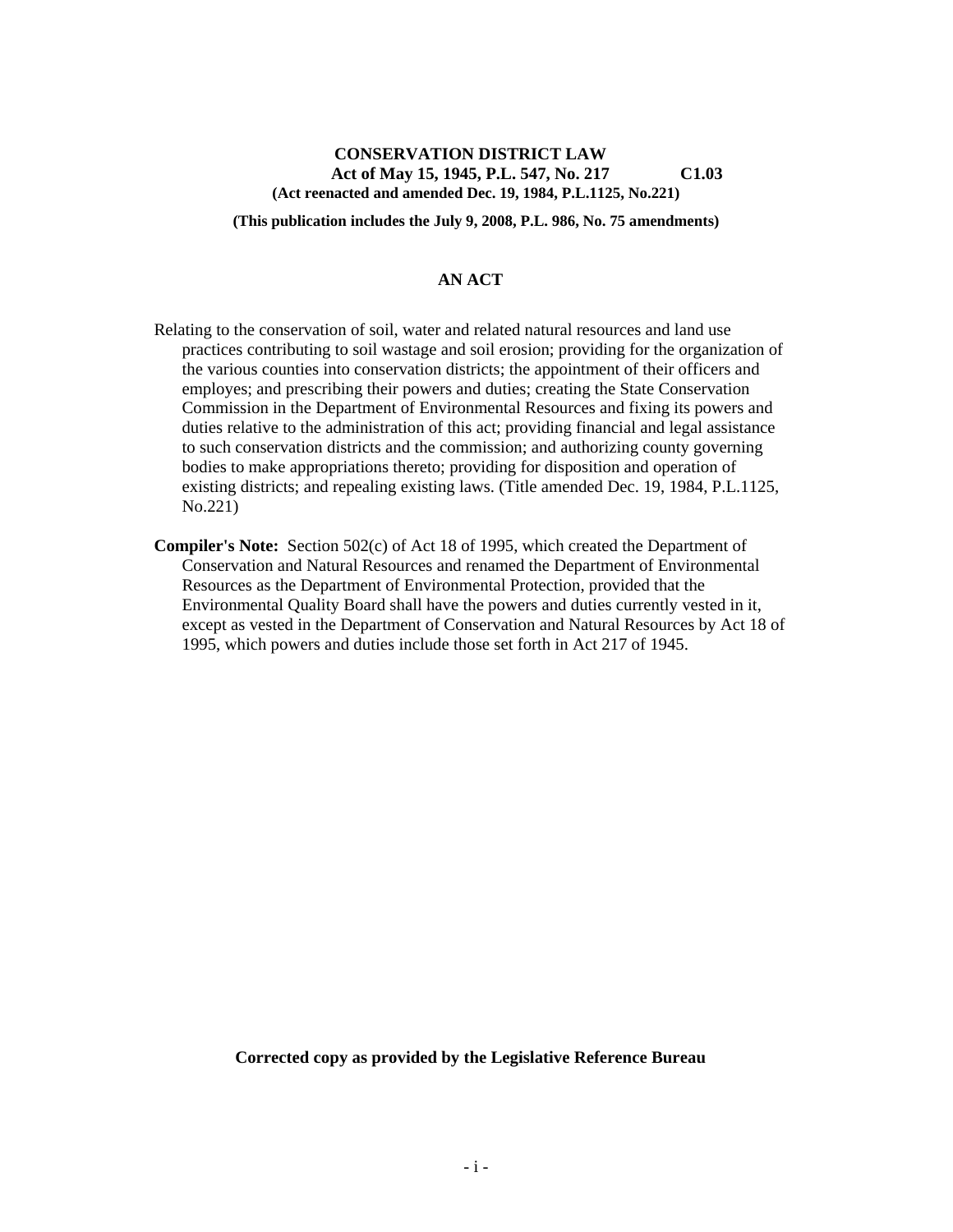# **TABLE OF CONTENTS**

- [Section 1.](http://ldp.legis.state.pa.us/WU01/LI/LI/USS/1945/0/0217.000.001.000..HTM) Short Title.
- [Section 2.](http://ldp.legis.state.pa.us/WU01/LI/LI/USS/1945/0/0217.000.002.000..HTM) Declaration of Policy.
- [Section 3.](http://ldp.legis.state.pa.us/WU01/LI/LI/USS/1945/0/0217.000.003.000..HTM) Definitions.
- [Section 4.](http://ldp.legis.state.pa.us/WU01/LI/LI/USS/1945/0/0217.000.004.000..HTM) State Conservation Commission.
- [Section 5.](http://ldp.legis.state.pa.us/WU01/LI/LI/USS/1945/0/0217.000.005.000..HTM) Creation of Conservation Districts.
- [Section 6.](http://ldp.legis.state.pa.us/WU01/LI/LI/USS/1945/0/0217.000.006.000..HTM) Designation of District Directors.
- [Section 7.](http://ldp.legis.state.pa.us/WU01/LI/LI/USS/1945/0/0217.000.007.000..HTM) Appointment; Qualifications; Compensation; and Tenure of Directors.
- [Section 8.](http://ldp.legis.state.pa.us/WU01/LI/LI/USS/1945/0/0217.000.008.000..HTM) Organization of Directors.
- [Section 9.](http://ldp.legis.state.pa.us/WU01/LI/LI/USS/1945/0/0217.000.009.000..HTM) Powers of Districts and Directors.
- [Section 10.](http://ldp.legis.state.pa.us/WU01/LI/LI/USS/1945/0/0217.000.010.000..HTM) Cooperation between Districts.
- [Section 11.](http://ldp.legis.state.pa.us/WU01/LI/LI/USS/1945/0/0217.000.011.000..HTM) Commonwealth Agencies to Cooperate.
- [Section 12.](http://ldp.legis.state.pa.us/WU01/LI/LI/USS/1945/0/0217.000.012.000..HTM) Discontinuance of Districts.
- [Section 13.](http://ldp.legis.state.pa.us/WU01/LI/LI/USS/1945/0/0217.000.013.000..HTM) County Governing Body's Appropriations.
- [Section 14.](http://ldp.legis.state.pa.us/WU01/LI/LI/USS/1945/0/0217.000.014.000..HTM) Funding.
- [Section 15.](http://ldp.legis.state.pa.us/WU01/LI/LI/USS/1945/0/0217.000.015.000..HTM) Acts Repealed.
- [Section 16.](http://ldp.legis.state.pa.us/WU01/LI/LI/USS/1945/0/0217.000.016.000..HTM) Contracts to Remain in Force.
- [Section 17.](http://ldp.legis.state.pa.us/WU01/LI/LI/USS/1945/0/0217.000.017.000..HTM) Effective Date.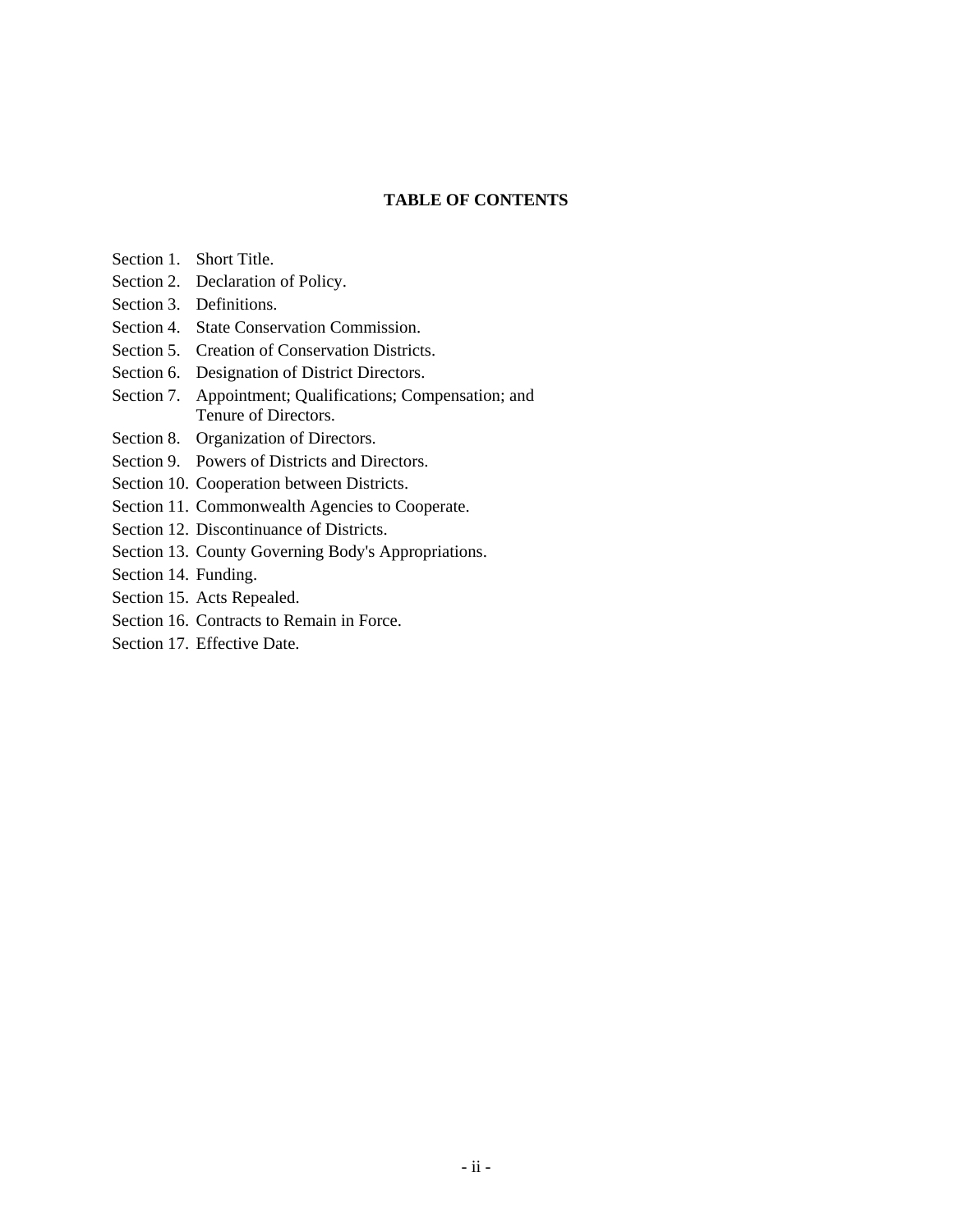The General Assembly of the Commonwealth of Pennsylvania hereby enacts as follows:

## **Section 1. Short title.**

This act shall be known and cited as the "Conservation District Law".

#### **Section 2. Declaration of Policy.**

It is hereby declared to be the policy of the Commonwealth:

(1) To provide for the conservation of the soil, water and related resources of this Commonwealth, and for the control and prevention of soil erosion, and thereby to preserve natural resources; assist in the control of floods; assist in developing and implementing plans for storm water management; prevent impairment of dams and reservoirs; assist in maintaining the navigability of rivers and harbors; protect air quality; preserve wildlife; preserve the tax base; protect public lands; and protect and promote the health, safety and general welfare of the people of the Commonwealth.

(2) To designate conservation districts as a primary local government unit responsible for the conservation of natural resources in this Commonwealth and to be responsible for implementing programs, projects and activities to quantify, prevent and control nonpoint sources of pollution.

(3) To authorize and encourage conservation districts to work in close cooperation with landowners and occupiers, agencies of Federal and State Government, other local and county government units and other entities identified and approved by the commission for the purposes of effectuating programs and policies under this act. (2 amended July 9, 2008, P.L.986, No. 75)

#### **Section 3. Definitions.**

Wherever used or referred to in this act unless a different meaning clearly appears from the context:

(a) "Commonwealth" means the Commonwealth of Pennsylvania.

(b) "Agency of this Commonwealth" includes the government of this Commonwealth and any subdivision, agency or instrumentality, corporate or otherwise, of the government of this Commonwealth.

(c) "District" or "conservation district" means any county in the Commonwealth whose county governing body has, by resolution, declared said county to be a conservation district.

(d) "County governing body" means the board of county commissioners or that body that has responsibility or authority relating to the conservation district.

(e) "Directors" or "Board of directors" means the governing body of a conservation district appointed under the provision of this act.

(f) "Commission" means the State Conservation Commission created by this act.

(g) "United States" or "Agency of the United States" includes the United States Department of Agriculture and any other agency or instrumentality, corporate or otherwise, of the government of the United States of America.

(h) "Government" or "governmental" includes the government of this Commonwealth and the government of the United States.

(i) "Land occupier" or "occupier of land" includes any person, firm or corporation who shall hold title to, or shall be in possession of, any lands lying within a conservation district, organized under the provisions of this act, whether as owner, lessee, renter, tenant or otherwise.

(j) "Cooperating organization" is any organization approved by the commission to assist in carrying out the provisions of this act.

(k) "Nominating organization" is any organization approved under section 4 for the purpose of nominating district directors.

(l) "County" includes cities of the first class.

(m) "Department" means the Department of Environmental Protection. ((m) amended July 9, 2008, P.L.986, No.75)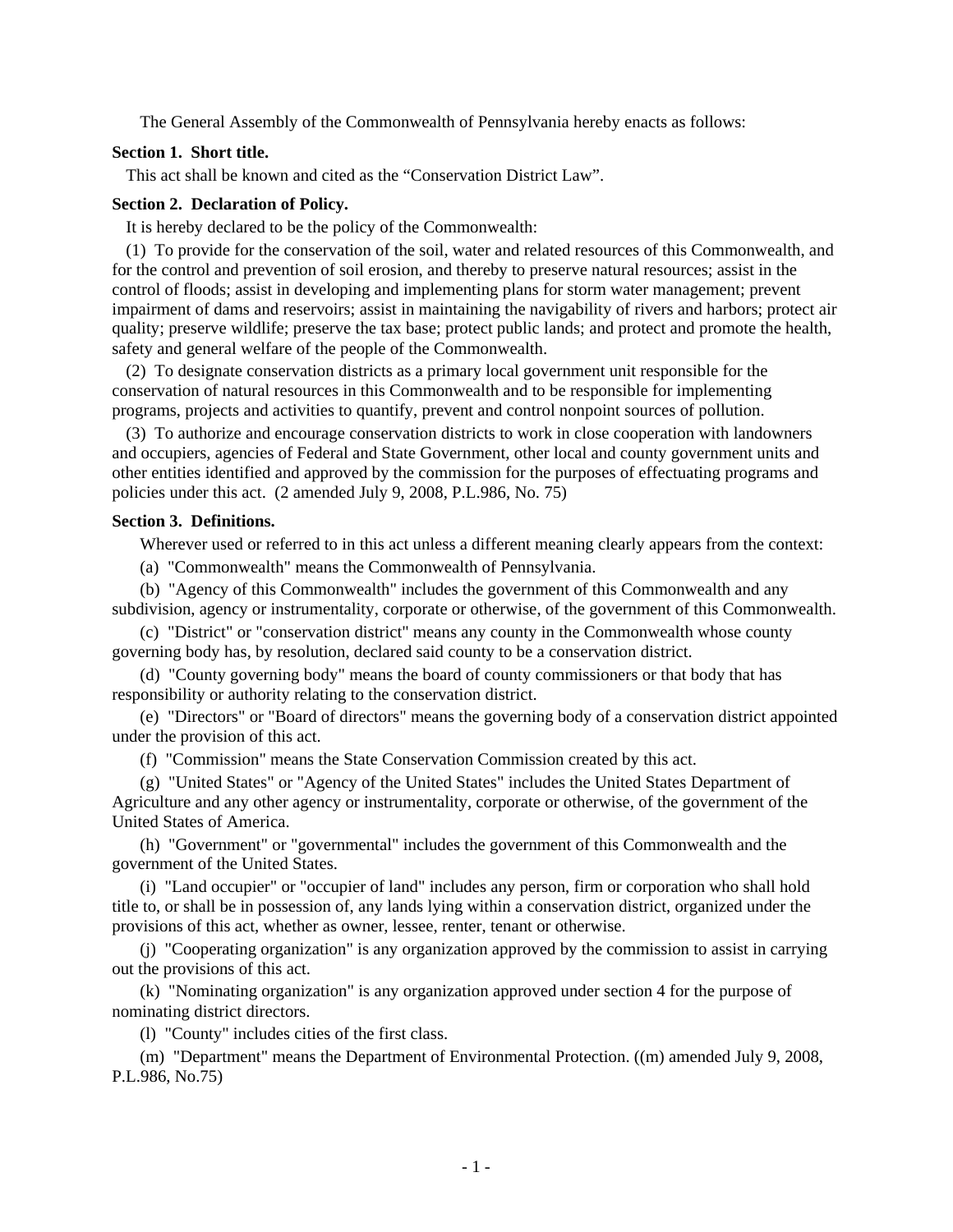#### **Section 4. State Conservation Commission.**

(1) There is hereby created the State Conservation Commission, which shall be a departmental administrative commission under the concurrent authority of the department and the Department of Agriculture, with all the powers and duties generally vested in, and imposed upon, such commissions by the act of April 9, 1929 (P.L.177, No.175), known as "The Administrative Code of 1929."

(a) The commission shall be administratively housed within the Department of Agriculture and shall be staffed and supported by both the department and the Department of Agriculture.

(b) In order for the commission to fulfill its duties and responsibilities and exercise its authority under this and other acts, an agreement shall be executed between the Department of Agriculture, the department and the commission which specifically defines and delineates the role and responsibility of each agency in assisting the commission in fulfilling its duties.

(c) In order for the commission to fulfill its duties and responsibilities and exercise its authority under this and other acts, the commission, the department and the Department of Agriculture:

(i) May establish joint offices in order to facilitate cooperation and coordination of work and to eliminate overlapping functions.

(ii) Shall cooperate with each other in the use of employes, land, buildings, quarters, facilities and equipment.

(iii) Shall establish a single point of contact for the support, funding, administration and oversight of conservation districts, directors and staff and other cooperating organizations and individuals.

(d) Upon request of the commission, for the purpose of carrying out any of its functions, any agency of the Commonwealth and The Pennsylvania State University may assign or detail members of their staff or personnel to the commission to provide services and support and may make such special reports, surveys or studies as the commission may request.

(e) The commission shall consist of the Secretary of Environmental Protection or a designee, the Secretary of Agriculture of Pennsylvania or a designee, the Dean of the College of Agriculture of The Pennsylvania State University and four farmer members, who shall be farmers, to be appointed by the Governor with the advice and consent of a majority of the members elected to the Senate. In appointing farmer members, the Governor shall consider nominees submitted by the associations known as the "Pennsylvania State Council of Farm Organizations," and the "Pennsylvania Association of Conservation Districts, Inc.," or their successor organizations. Each association shall nominate one candidate for each farmer member vacancy. Two public members who shall not be farmers shall also be appointed to the commission by the Governor with the advice and consent of a majority of the members elected to the Senate. The State Conservationist of the Natural Resources Conservation Service of the United States Department of Agriculture, the Associate Director of the Cooperative Extension Service of The Pennsylvania State University, the President of the Pennsylvania Association of Conservation Districts, Inc., the Secretary of Conservation and Natural Resources or a designee and the Secretary of Community and Economic Development or a designee shall be associate, non-voting members of the commission.

(f) The commission may appoint other associate, non-voting members who may be selected and removed with a two-thirds vote of the voting members.

(g) The chairmanship of the commission shall rotate on an annual basis between the Secretary of Agriculture and the Secretary of Environmental Protection with the Secretary of Agriculture chairing the first annual rotation beginning July 1, 2007.

(h) The commission shall keep a record of its official actions, and may perform such acts and promulgate such policies, procedures, performance standards, guidelines, rules and regulations as may be necessary.

(i) The commission by a majority of its voting members shall select and employ an independent executive secretary to serve and report to the commission. The executive secretary shall not be supervised by the Department of Agriculture, the department or any other voting member entity. The commission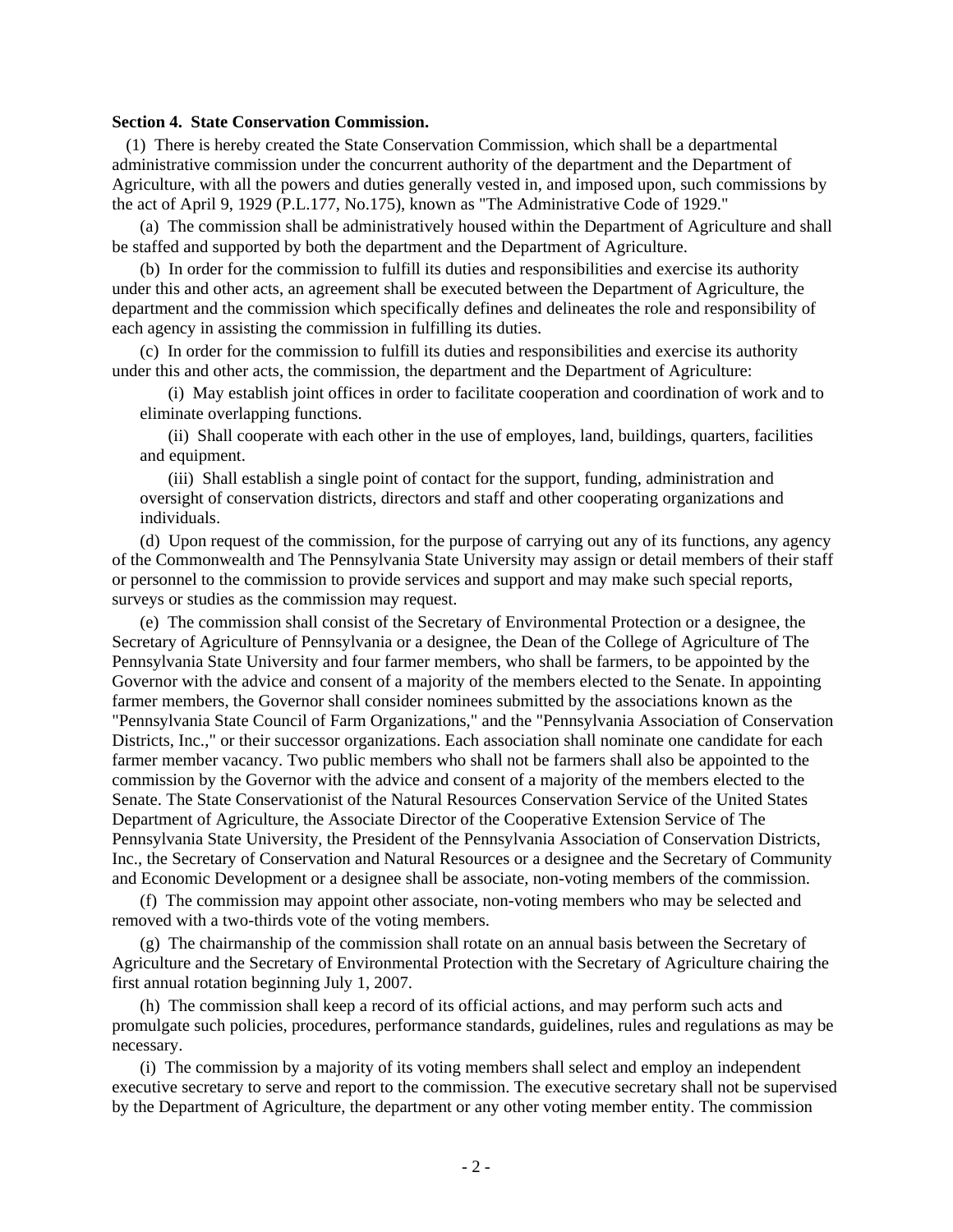shall assign the executive secretary duties and responsibilities as required to fulfill its obligations under this and other acts.

(j) A majority of the voting members shall constitute a quorum and all decisions of the commission shall require a concurrence of the voting members of the commission.

(k) At the last regular meeting of the commission in the calendar year, a vice-chairperson shall be elected by the members of the commission and shall serve in that capacity for the ensuing year.

(l) The farmer and public members of the commission shall be appointed for a period of four years and shall hold office until their successors have been appointed and have qualified, but no longer than six months beyond the four-year period. The four farmer members' terms shall be so staggered that no more than one member's term shall expire each year while the two public members' terms shall be so staggered that no more than one member's term shall expire every second year. At the expiration of their terms of office or in the event of vacancies through death, resignation or otherwise, new farmer or public members shall be appointed to fill the unexpired terms of the members they are replacing. All farmer and public members of the commission shall be entitled to one hundred fifty dollars (\$150) per diem adjusted every four years for inflation plus reimbursement for reasonable traveling, lodging and other necessary expenses incurred in the discharge of their duties in accordance with Commonwealth regulations.

(m) The commission shall provide for the keeping of a full and accurate record of all proceedings and of all resolutions, regulations and orders issued or adopted.

(n) An appointed member of the commission who fails to attend three consecutive meetings without cause shall forfeit his seat unless the chairperson of the commission, upon written request from the member, finds that the member should be excused from a meeting. The Governor may also remove an appointed member of the commission for malfeasance or misfeasance.

(2) At the request of the commission, the Attorney General and/or Office of General Counsel of the Commonwealth will provide such services as the commission may require. With respect to any program delegated by any department of the Commonwealth to a conservation district pursuant to section 11(2), at the request of the commission, the Attorney General and/or Office of General Counsel will provide such services as the conservation district may require. With respect to the performance of any duties or functions delegated to a conservation district by any department of the Commonwealth pursuant to section 11(2), the Commonwealth will defend and indemnify district directors, associate directors and district employes to the same extent as it defends and indemnifies Commonwealth employes, and such directors, associate directors and employes shall have all immunities afforded by law to Commonwealth employes.

(3) The commission shall have authority to delegate to its chairperson, to one or more of its members, or to one or more agents or employes, such powers and duties as it may deem proper. Upon request of the commission, for the purpose of carrying out any of its functions, any agency of the Commonwealth and The Pennsylvania State University may assign or detail members of the staff or personnel to the commission, and may make such special reports, surveys or studies or provide services as the commission may request.

(4) (Deleted by amendment).

(5) In addition to the duties and powers herein conferred upon the commission, it shall have the following duties and powers:

(a) To offer such training, assistance and certification as may be appropriate to the directors, staff and volunteers of conservation districts;

(b) To keep the directors of each of the districts generally informed of activities and experience useful to other districts;

(c) To approve and coordinate the programs of the conservation districts or projects; to apportion among the several districts or to any agency of the Commonwealth, the United States or cooperating organizations any funds allotted from State, Federal or other sources; to be responsible for the expenditures of such funds by the districts; and to establish standards for conservation district audits;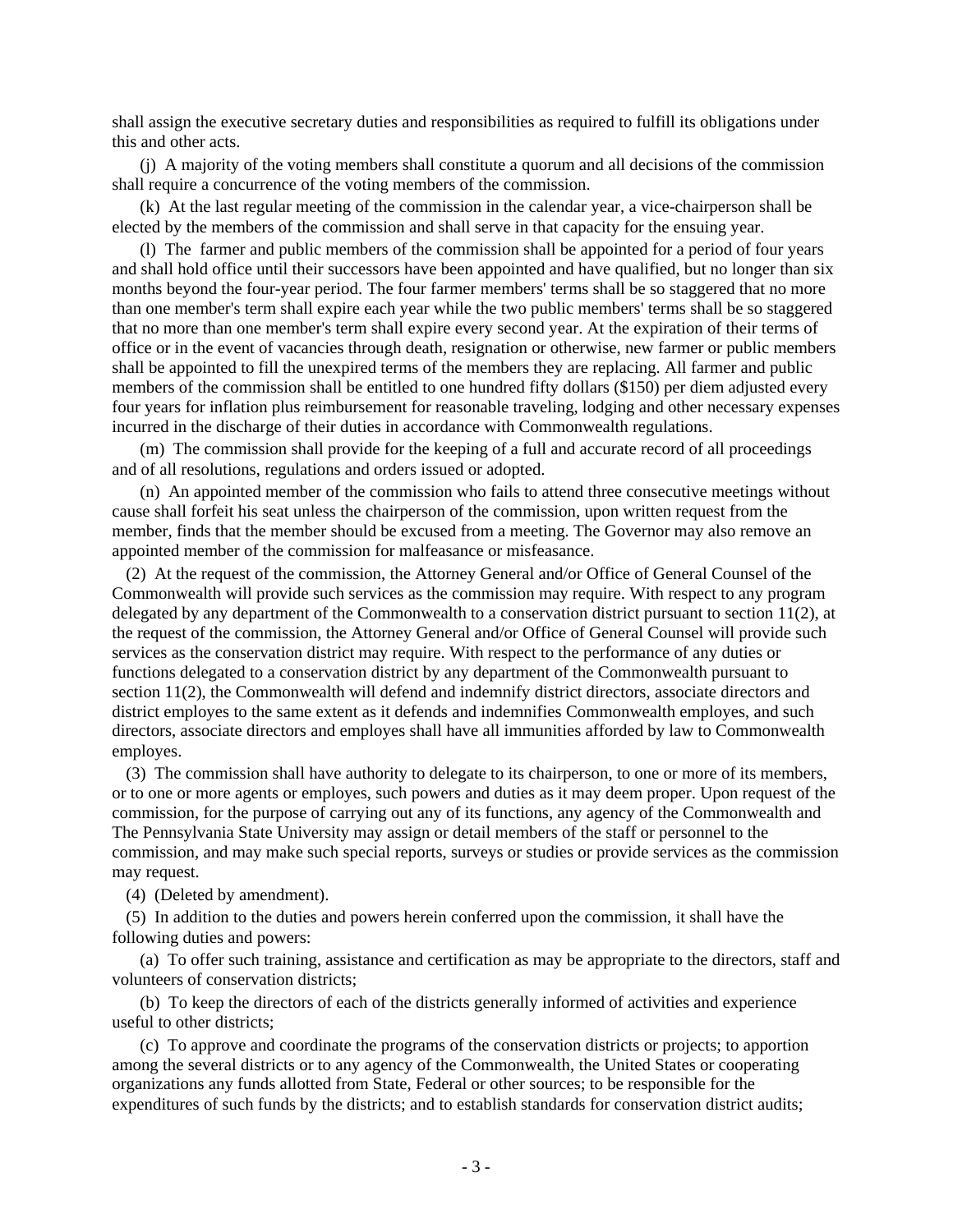(d) To secure the cooperation and assistance of any governmental agency and to be the agency through which government aid in land and water management and conservation of related resources can be extended to private lands;

(e) To disseminate information concerning the activities and programs of the conservation districts and to encourage the formation of such districts in areas where their organization is desirable;

(f) To accept contributions of money, services or materials to carry on land and water management and conservation of related resources under the provisions of this act;

(g) To designate the organizations within the county that may act in nominating persons for appointment as directors, as provided in section 6 of this act. Such designations may be changed from time to time as conditions may warrant;

(h) To approve applications for projects and recommend priorities for planning for watershed applications under the Watershed Protection and Flood Prevention Act, U. S. Public Law 566 of 1954, as amended;

(i) To approve applications for projects and recommend priorities for planning for applications under the Resource and Conservation and Development Program authorized by Public Law 87-703, the Food and Agriculture Act of 1962, as amended;

(j) To approve applications and recommend priorities for other Federal programs requiring State Conservation Commission participation;

(k) To provide assistance through conservation districts to environmental advisory councils created by municipalities pursuant to the act of December 21, 1973 (P.L.425, No.148), referred to as the Municipal Environmental Advisory Council Law;

(l) To approve the delegation of and contracting for certain functions and powers to districts and to monitor district activities in response to delegated functions and powers otherwise accepted by or contracted to districts;

(m) To review fees for services established by conservation districts for the purpose of determining if such fees are reasonable in relation to the scope of the service to be provided;

(n) To develop, implement and enforce programs which meet the purposes of this act, including nutrient management and odor management under 3 Pa.C.S. Ch. 5 (relating to nutrient management and odor management) and resource enhancement and protection tax credits under Article XVII-E of the act of March 4, 1971 (P.L.6, No.2), known as the "Tax Reform Code of 1971."

(6) The commission shall have the power to receive such funds as appropriated, given, granted or donated to it, or to the program provided for in this act by the Federal Government, the Commonwealth or any other governmental or private agency or person, and shall use such funds for the carrying out of the provisions of this act. The commission may allocate such funds, or parts thereof, to the conservation districts or to any agency of this Commonwealth, the United States, or cooperating organization. Funds so allocated shall be apportioned in an equitable and just manner at the discretion of the commission, but the decision of the commission shall be final.

(7) The commission shall have the power to administer grant, loan and tax credit programs for landowners to implement non-point source and other best management practices on their properties. (4 amended July 9, 2008, P.L.986, No.75)

**Compiler's Note:** See section 503(d) of Act 18 of 1995 in the appendix to this act for special provisions relating to the modification of the powers and duties of the State Conservation Commission by Act 18 of 1995.

**Compiler's Note:** The State Conservation Commission is subject to periodic review under the act of Dec. 22, 1981, P.L.508, No.142, known as the Sunset Act, and will terminate on the date specified in that act unless reestablished or continued by the General Assembly. For the current status of the commission, see the appendix to this act.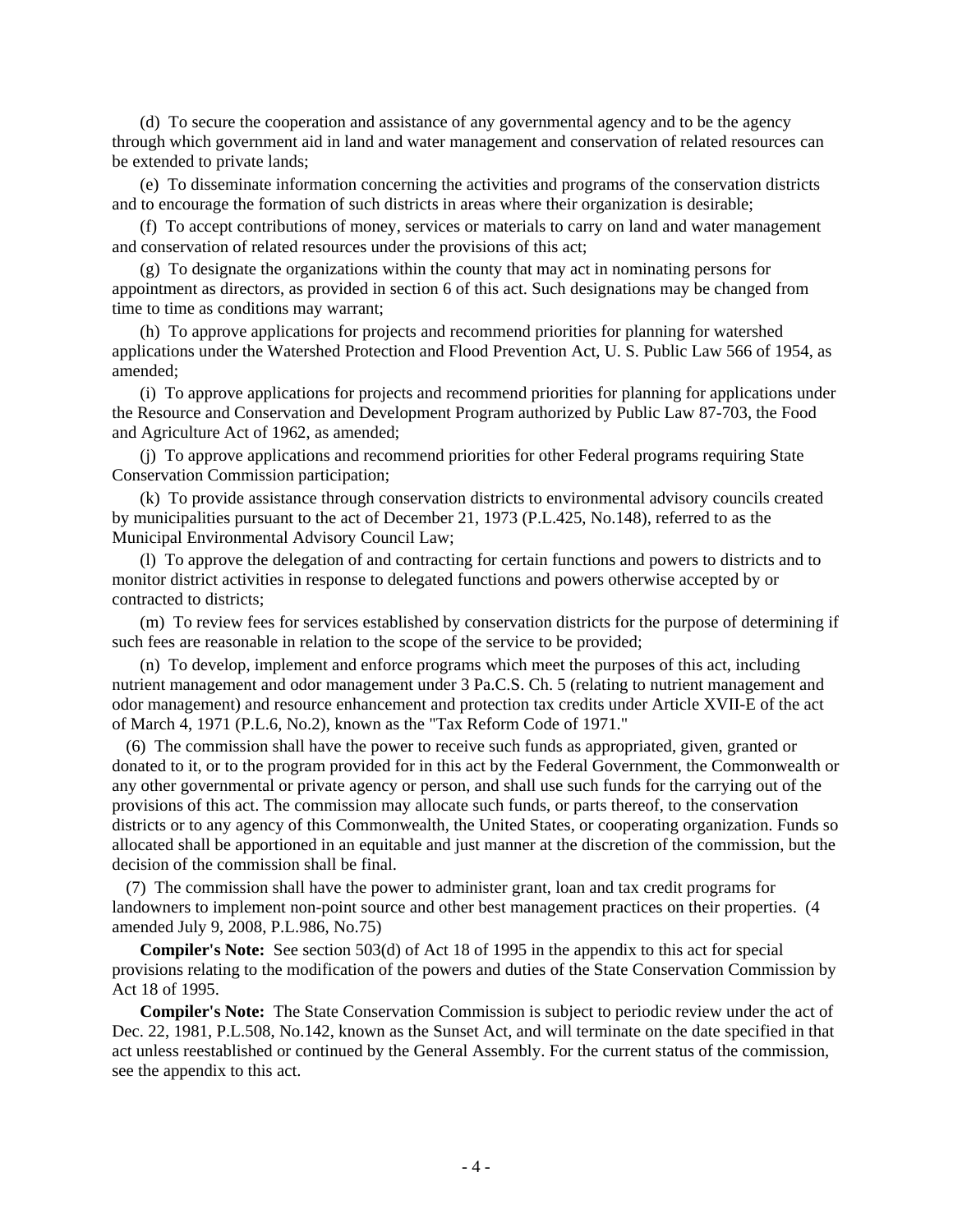#### **Section 5. Creation of Conservation Districts.**

(1) When the county governing body determines, in the manner hereinafter provided, that conservation of soil and water, and related resources and control and prevention of accelerated soil erosion are problems of public concern in the county, and that a substantial proportion of the land owners of the county favor such a resolution, it shall be lawful for the said county governing body, by a resolution adopted at any regular or special meeting, to declare the county to be a conservation district, for the purpose of effectuating the legislative policy announced in section 2. These determinations may be made through petitions, hearings, referenda or by any other means which the county governing body deems appropriate.

(2) Such a district, upon its creation, shall constitute a public body corporate and politic exercising public powers of the Commonwealth as an agency thereof.

(3) All soil conservation districts and soil and water conservation districts created in the past under the provisions of this act shall henceforth be named conservation districts. (5 amended July 9, 2008, P.L.986, No.75)

#### **Section 6. Designation of District Directors.**

(1) When a county has been declared a conservation district, a board of directors, consisting of seven members, shall be appointed by the county governing body. This board of directors shall consist of one member of the county governing body, not more than four or less than two farmers, and not less than two or more than four public members who shall not be farmers. The commission may waive the requirement for two farmer members in first, second and second class-A counties upon the request of the conservation district and the county governing body consistent with section 6(1) and approved by the commission. The total number of directors shall always be seven, unless the commission, upon request of the district and the county governing body, approves a lesser or greater number in unusual or extenuating circumstances but in no case shall the number be less than five nor more than nine. The composition of the board shall be determined by the county governing body and approved by the commission before such change shall become effective; the farmer and public members to be appointed shall be selected from a list containing at least one eligible nominee for each director to be appointed, and such list is to be composed of eligible nominations submitted in writing by a qualified officer of the organizations designated by the commission. Upon receipt of notice from the commission of the organizations to be entitled to make such nominations, and having secured nomination lists, the county governing body shall appoint the proper number of directors. The composition of the board shall be determined by the county governing body and approved by the commission before such change becomes effective.

(2) The district board may appoint associate directors without voting power. (6 amended July 9, 2008, P.L.986, No.75)

#### **Section 7. Appointment; Qualifications; Compensation; and Tenure of Directors.**

(1) (a) The director appointed from the county governing body shall be appointed annually by the county governing body. A county governing body may require that a director of the conservation district be a resident of the county. The term of office for farmer and public directors will be four years, except that directors shall be appointed so that no more than three directors' terms shall expire in any one year, unless a conservation district board is comprised of more than seven directors as provided for in section 6. A director shall hold office until a successor has been appointed and has qualified but no longer than six months beyond the four-year period. Vacancies shall be filled for the unexpired terms.

(b) (i) Successors to fill full terms shall be appointed by the county governing body from a list containing at least one eligible nominee for each director to be appointed, and such list shall be composed of eligible nominations submitted in writing by a qualified officer of each of the organizations designated by the commission.

(ii) Successors to fill unexpired terms shall be appointed by the county governing body as in subparagraph (a) or from a list of the associate conservation district directors who have had two or more years of active service with that district and who meet the commission's eligibility criteria for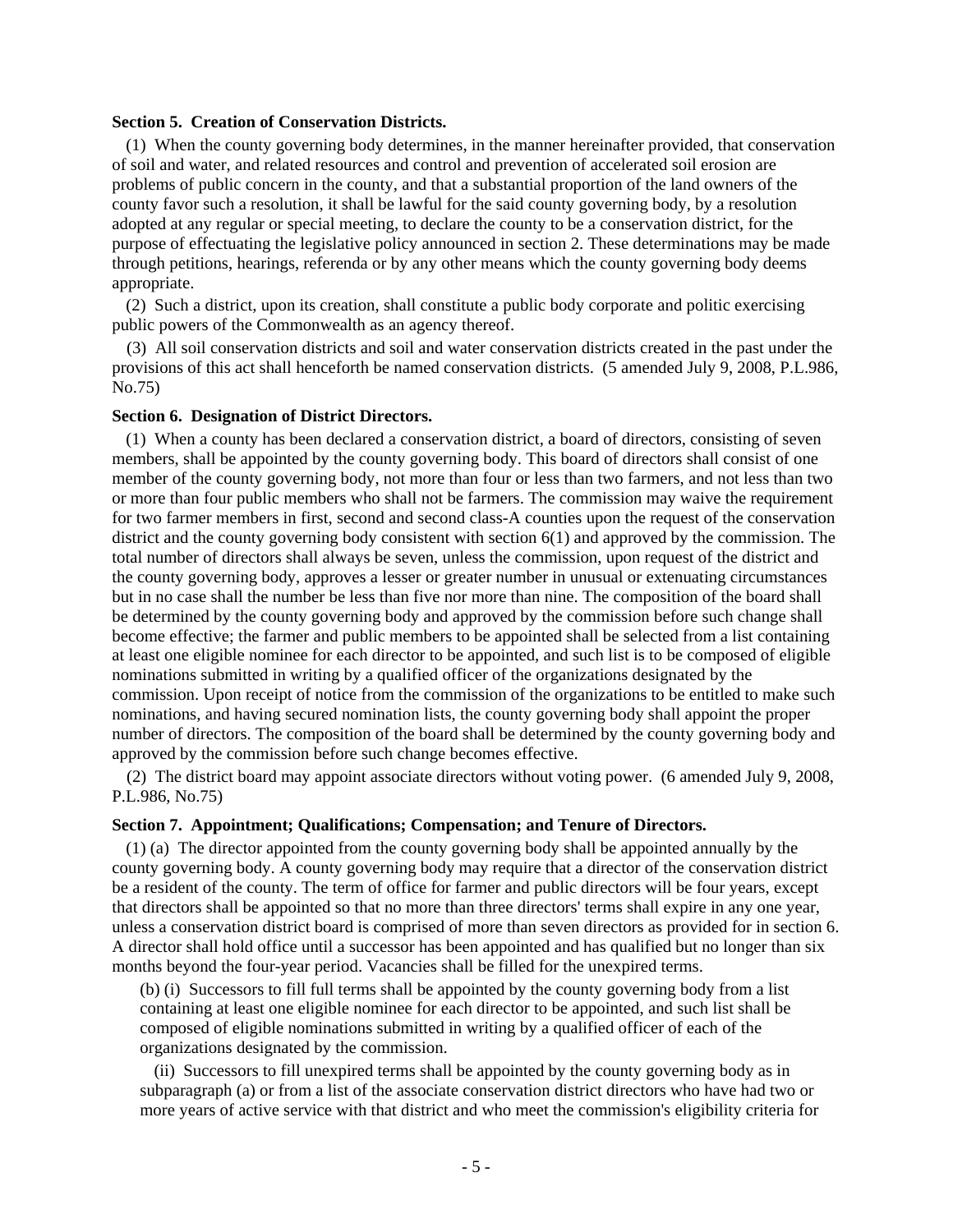the unexpired term. The names and contact information, including home addresses of all directors, shall be provided to the commission by the county governing body within thirty days of their appointment. The final list of nominations shall be placed on file by the county governing body and shall be open to public inspection. In filling unexpired terms, the county governing body may make appointments from any list prepared in the above manner that has been compiled within the twelve months preceding such appointments.

(2) The director appointed from the county governing body shall receive no additional compensation but shall receive traveling expenses as allowed as a member of the county governing body. The other members of the board of directors shall serve without pay, unless, at the district's request, the commission approves the district's request to pay directors for services rendered on specific projects at a rate approved by the commission. The directors may be paid a per diem and may be reimbursed for actual and necessary expenses incurred while engaged in the performance of their official duties, provided funds are made available by the county governing body or by the commission for such purpose, and under such terms and conditions as established by the commission. (7 amended July 9, 2008, P.L.986, No.75)

## **Section 8. Organization of Directors.**

(1) The board of directors of the district shall be the governing body thereof. At their first meeting in the calendar year they shall elect a chairperson and vice-chairperson and elect or appoint a secretary and/or treasurer who may or may not be a member of the board and such other officers as deemed necessary. A majority of the voting members shall constitute a quorum. The directors may delegate to their chairperson, or to one or more directors, such powers and duties as they shall deem proper. The directors shall furnish to the State Conservation Commission, upon request, copies of such rules, orders, contracts, forms and other documents they adopt or employ and such other information concerning their activities as the commission may require in the performance of its duties under this act.

(2) The board of directors shall provide for the execution of surety bonds for any members or employes who shall be entrusted with funds or property; shall provide for the keeping of a full and accurate record of all proceedings and of all resolutions, regulations and orders issued or adopted; shall prepare and distribute annual reports and shall provide for an annual audit of the accounts of receipts and disbursements.

(3) The board of directors may invite the governing body of any political subdivision to designate a representative to advise and consult with the directors of the district on all questions of program and policy which may affect the property, water supply, or other interests of such political subdivision.

(4) A director absent from regular district meeting three or more times during a year without due cause may be replaced by the county governing body.

(5) The county governing body may remove a district director from the district board for malfeasance or misfeasance. The commission shall establish guidelines, policies and procedures for the removal of a district director. ((5) added July 9, 2008, P.L.986, No.75)

#### **Section 9. Powers of Districts and Directors**

The directors of a district shall have the following powers in addition to those granted in other sections of this act:

(1) To conduct surveys, investigations and research relating to the character of soil erosion and the preventive control measures needed and to publish the results of such surveys, investigation or research, and disseminate information concerning such preventive and control measures after securing approval from the commission and to provide notification and documentation to the commission to avoid duplication of existing work;

(2) To employ the necessary personnel to properly conduct the operations of the district and provide adequate and necessary insurance coverage for directors and employes, and appropriate fringe benefits for employes, provided funds are available for such purposes;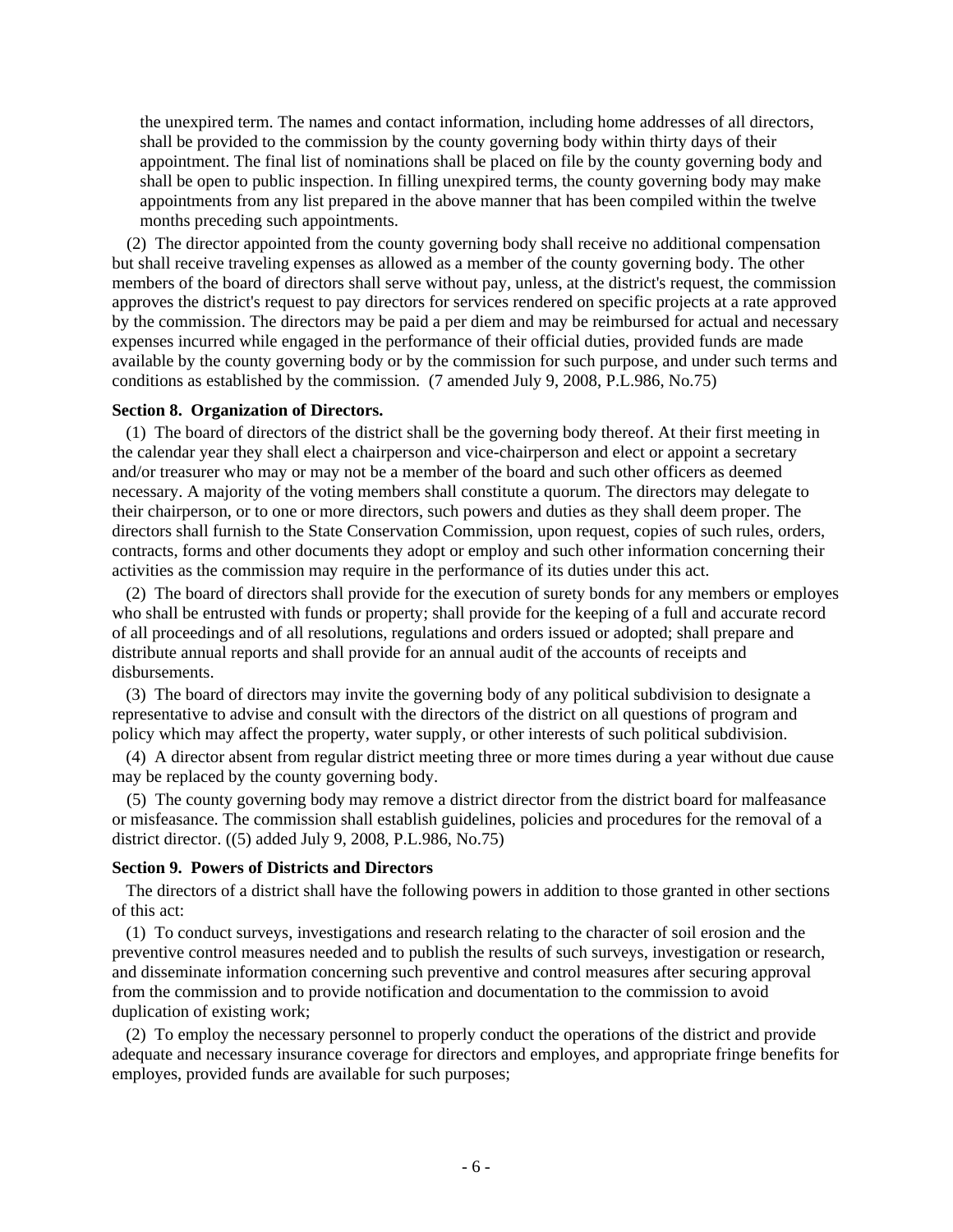(3) To carry out preventive and control measures within the district, including but not limited to, engineering operations, methods of cultivation, the growing of vegetation, changes in use of land and drainage operations on lands owned or controlled by this Commonwealth or any of its agencies with the consent and cooperation of the agency administering and having jurisdiction thereof, and on any other lands within the district upon obtaining the written consent of the owner and occupier of such lands or the necessary rights or interests in such lands;

(4) To cooperate or enter into agreements with, and to furnish financial or other aid to, any agency, governmental or otherwise, or any occupier of lands within the district in carrying on erosion and sediment control and prevention operations and other best management practices, for effective conservation and utilization of the lands within the district, subject to such conditions as the directors may deem necessary to advance the purposes of this act: Provided, however, That such agreements are within the limits of available funds or within appropriations made available to it by law;

(5) To obtain options upon, and to acquire by purchase, exchange, lease, gift, grant, bequest, devise or otherwise, any property real or personal or right or interests therein; to maintain, administer and improve any properties acquired; to receive income from such properties and to expend such income in carrying out the purposes and provisions of this act; to sell, lease or otherwise dispose of any of its property or interests therein; and to borrow and invest money and to apply for, receive and use low-interest loans in furtherance of the purposes and the provisions of this act;

(6) To make available on such terms as it shall prescribe to land occupiers within the district, agricultural and engineering machinery and equipment; fertilizer, seeds and seedlings and such other material or equipment as will assist such land occupiers to carry on operations upon their lands for the effective conservation and utilization of soil resources; and for the prevention and control of soil erosion;

(7) To construct, improve and maintain such structures as may be necessary or convenient for the performance of any of the operations authorized in this act;

(8) To assist and advise owners and occupiers of land in developing and/or implementing plans for storm water management, water use, water management and water pollution control, soil erosion control and conservation of water and soil resources, including recommended engineering practices, cultivation methods, cropping programs, tillage practices and changes of land use;

(9) To assist and advise county and municipal governments in subdivision and land development reviews, developing and implementing storm water management plans and programs and in administering programs for flood control, flood plain management, water use, water management and water pollution control and other natural resource concerns;

(9.1) To engage in any of the following activities: wetland construction and maintenance; reclamation of mine lands; reclamation of soil erosion; water management; management of parks, trails and related facilities; management of forest lands and roads; road maintenance; odor management and air quality; development of alternative energy resources; or any other natural resource program approved by the commission. Nothing in this subsection is intended to diminish, limit or interfere with the authority provided State agencies under other laws of this Commonwealth;

(10) To conduct educational programs relating to any natural resource program approved by the conservation district and to publish related educational materials;

(11) To accept, upon approval by the commission, any authority delegated by municipal or county governments, the Commonwealth or Federal Government;

(12) To sue and be sued in the name of the district; to have perpetual succession unless terminated as hereinafter provided; to make policies and procedures necessary or convenient to the exercise of its powers and to make and execute contracts and other instruments necessary or convenient to the exercise of its powers; to make, and from time to time amend and repeal, rules and regulations not inconsistent with this act to carry into effect its purposes and powers;

(13) (a) As a condition to extending any benefits under this act, or to the performance of work upon any lands not owned or controlled by the Commonwealth or any of its agencies, the board of directors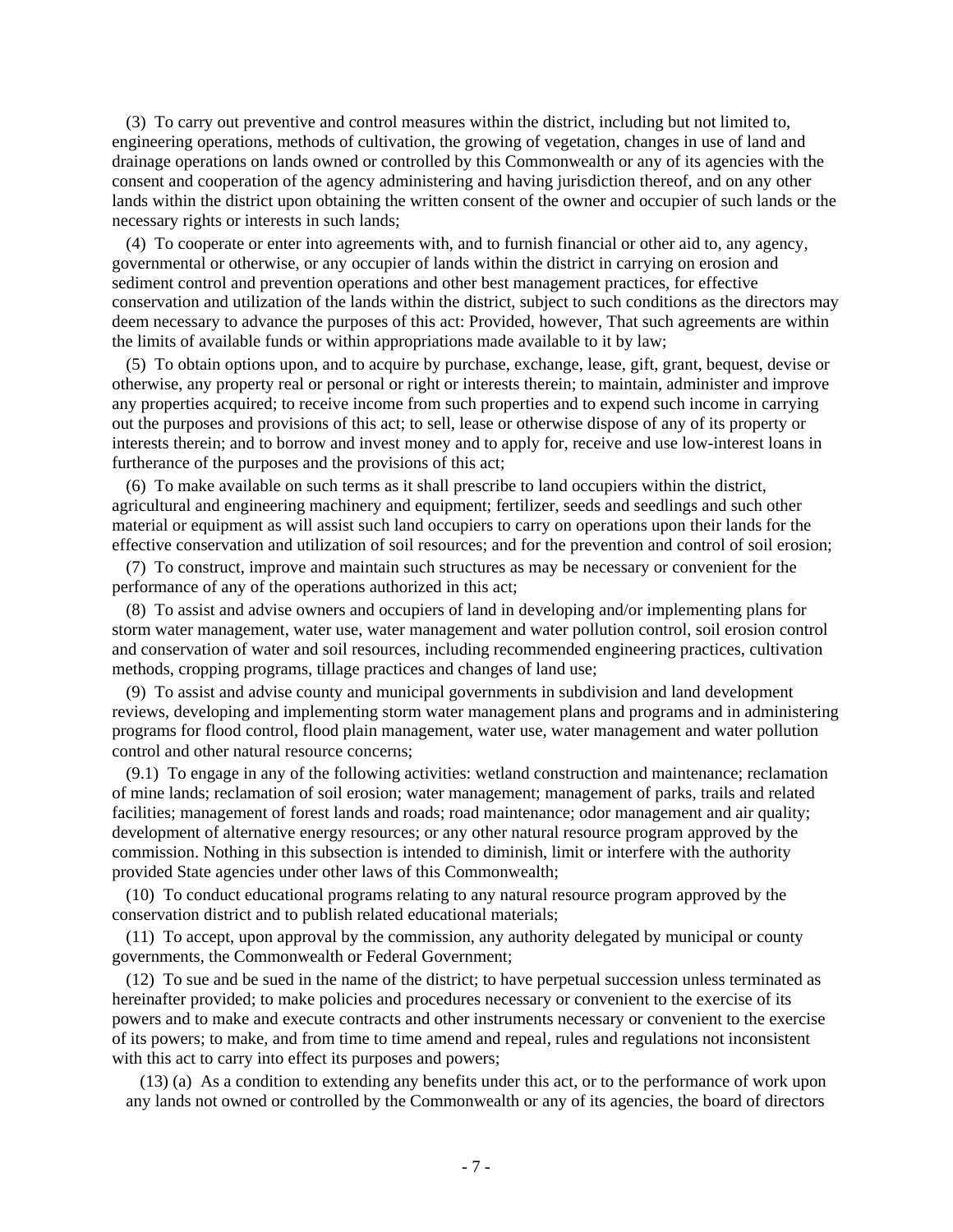may require contributions in money, services, materials or otherwise to any operations conferring such benefits and may require land occupiers to enter into and perform such agreements or covenants as to the long term use of such lands as will tend to prevent or control accelerated erosion thereon.

(b) On lands owned or controlled by the Commonwealth or any of its agencies, the Commonwealth, at its sole discretion, may agree to fee schedules for work performed by the district for State-delegated program duties specifically related to earth disturbance, erosion and sediment control or stream encroachments.

(c) To enter into a contract or agreement with Federal, State, county and local Governments for payment for work performed or services rendered by the district consistent with this act.

(14) No provisions with respect to the acquisition, operation or disposition of property by other public bodies shall be applicable to a district organized hereunder unless the Legislature shall specifically so state;

(15) To accept contributions of any character from any source whatsoever, but only by and with the consent and approval of the commission, unless the funding is from the Federal, State or local Government or unless specifically authorized so to do by this act;

(16) To sponsor projects under the Watershed Protection and Flood Prevention Act, U.S. Public Law 566 of 1954, as amended, and the Resource and Conservation and Development Program authorized by Public Law 87-703, the Food and Agriculture Act of 1962, as amended;

(17) To enter public or private property to make such inspections as are necessary to determine compliance with the act of June 22, 1937 (P.L.1987, No.394), known as "The Clean Streams Law"; the act of November 26, 1978 (P.L.1375, No.325), known as the "Dam Safety and Encroachments Act," and any rules, regulations, permits or orders issued thereunder, to the extent that such inspection authority has been delegated to a district by the department;

(18) To establish a program of assistance to environmental advisory councils which may include, but not be limited to, educational services, exchange of information or assignment of administrative and/or technical personnel; and

(19) No agent or employe of a conservation district or other Commonwealth agency or political subdivision engaged in the planning, design, construction or regulatory review of soil and water conservation projects and practices under the authority of this act, "The Clean Streams Law," or delegations pursuant to paragraph (2) of section 11 of this act shall be considered to be engaged in the practice of landscape architecture. (9 amended July 9, 2008, P.L.986, No.75)

#### **Section 10. Cooperation between Districts.**

The directors of any two or more districts organized under the provisions of this act may cooperate with one another in the exercise of any or all powers conferred in this act and, upon approval of the county governing bodies and the State Conservation Commission, may create official special purpose or watershed organizations to solve specific problems of a multicounty or multistate nature.

#### **Section 11. Commonwealth Agencies to Cooperate**

(1) Agencies of this Commonwealth and agencies of any county or other governmental subdivision of the Commonwealth may cooperate with the directors of any districts organized hereunder in the effectuation of programs and operations undertaken by the board of directors under the provisions of this act.

(2) (a) In accordance with regulations adopted by the Environmental Quality Board, the department may, by agreement, delegate to a district one or more of its regulatory and enforcement functions, including, but not limited to, the act of June 22, 1937 (P.L.1987, No.394), known as "The Clean Streams Law," and the rules and regulations adopted thereunder; the act of May 31, 1945 (P.L.1198, No.418), known as the "Surface Mining Conservation and Reclamation Act;" the act of October 4, 1978 (P.L.851, No.166), known as the "Flood Plain Management Act," and the rules and regulations adopted thereunder; the act of November 26, 1978 (P.L.1375, No.325), known as the "Dam Safety and Encroachments Act,"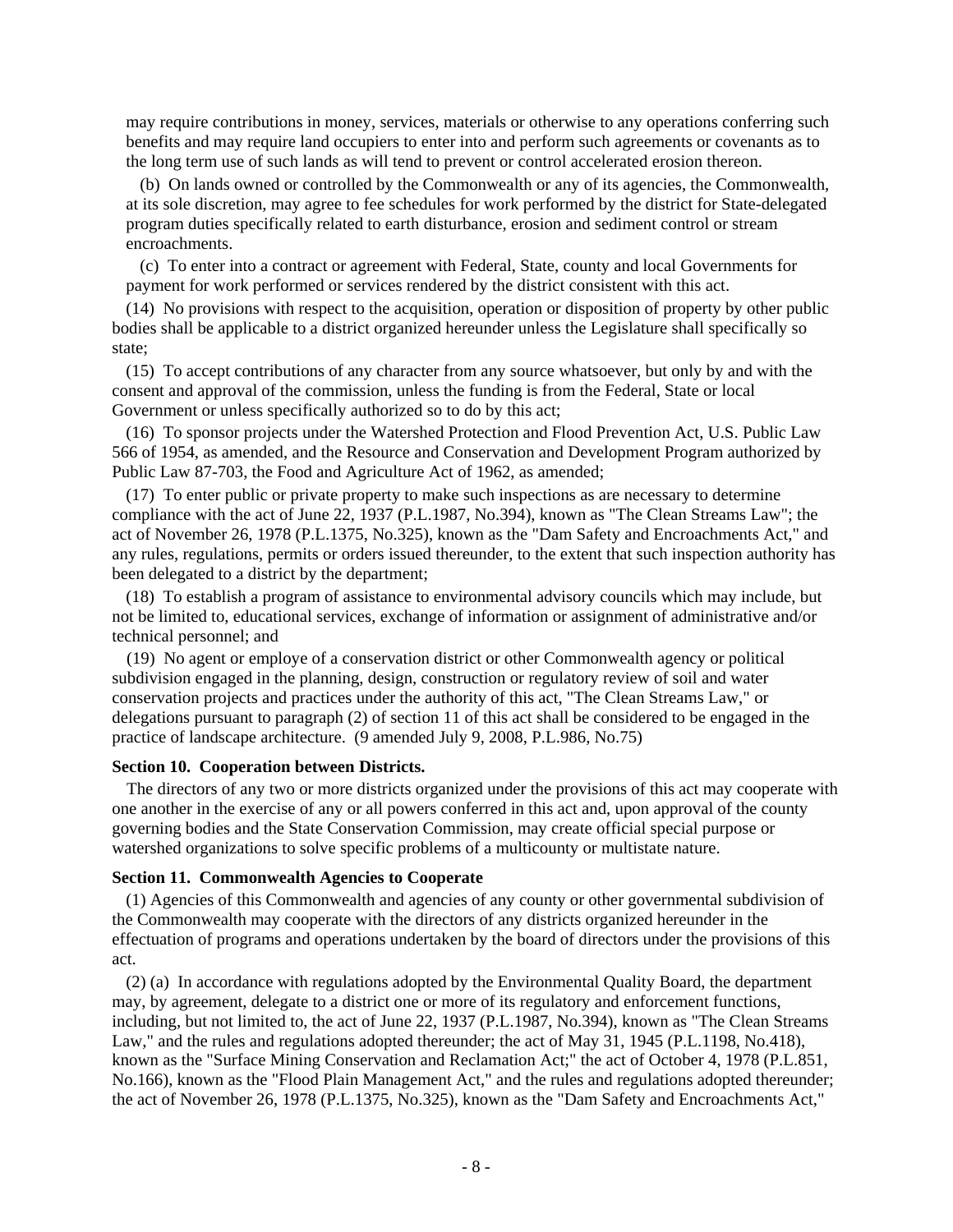and the rules and regulations adopted thereunder; and the act of July 7, 1980 (P.L.380, No.97), known as the "Solid Waste Management Act," and the rules and regulations adopted thereunder.

(b) Any other State agency, in accordance with the regulations, guidelines or policies adopted by the agency may, by agreement, delegate to a district one or more of its regulator and enforcement functions.

(c) Any district acting pursuant to a delegation agreement shall have the same powers and duties otherwise vested in any delegating department or agency of this Commonwealth to implement these acts, to the extent delegated by the agreement. Any delegating department shall monitor and supervise the activities of each district conducted pursuant to a delegation agreement. Any person aggrieved by an action of a district pursuant to a delegation agreement may appeal such action pursuant to 2 Pa.C.S. § 105 (relating to local agency law), within thirty days following notice of such action.

(d) Prior to the commission's approval of any delegation agreement, any Commonwealth agency proposing a delegation agreement must provide the commission with the following:

(i) an analysis of funding sources for the proposed delegation agreement;

(ii) an estimation of the current and projected amount of funds or compensation to be provided for proposed delegation agreement;

(iii) any conditions, limitations or other factors that affect or potentially affect the proposed funding sources;

(iv) any additional resources outside of the proposed funding in support of the proposed delegation agreement; and

(v) a clear delineation of the duties, authorities, deliverables and tasks to be performed under the delegation agreement.

(3) (Deleted by amendment). (11 amended July 9, 2008, P.L.986, No.75)

#### **Section 12. Discontinuance of Districts**

(1) The county governing body of any county in which, by resolution, such county was declared to be a conservation district, may at any time after five years from the passage of said resolution and after determining that a substantial proportion of the land occupiers of the district so desire, and upon approval by the commission, repeal said resolution at a regular or special meeting of said county governing body. This determination may be made through hearings, petitions, referenda or any other means which the county governing body deems appropriate.

(2) Upon the repeal of the resolution which declared the county to be a conservation district, the directors may not enter into any more contracts or agreements on behalf of the district, and all rules and regulations theretofore adopted and in force within such district shall be of no further force and effect. Such district, however, shall continue for a period not to exceed four years for the purpose of fulfilling its contracts, discharging any existing obligations, collecting and distributing its assets and doing all other acts required to adjust and close out its affairs. ((2) amended July 9, 2008, P.L.986, No.75)

(3) Upon repeal by the county governing body of the resolution declaring the county to be a district, the directors shall, at public auction, dispose of all property belonging to the district as soon as said property is no longer needed by the district to fulfill any existing contracts, and shall forthwith pay over the proceeds of such sale, less the necessary costs of the sale, into the county treasury. The directors shall, at least ten days prior to holding such public auction, notify the commission of the property proposed to be sold thereat, and after such sale shall render to the county governing body and to the commission a report of such sale specifying the property sold, the amount received therefor and the disposition of the proceeds. Such report of the sale shall also be accompanied by a list of the remaining property of the district still undisposed of.

(4) Any property, real or personal, remaining unsold at the end of two years shall be taken over by the county governing body for proper disposition and the proceeds derived therefrom placed in the county treasury.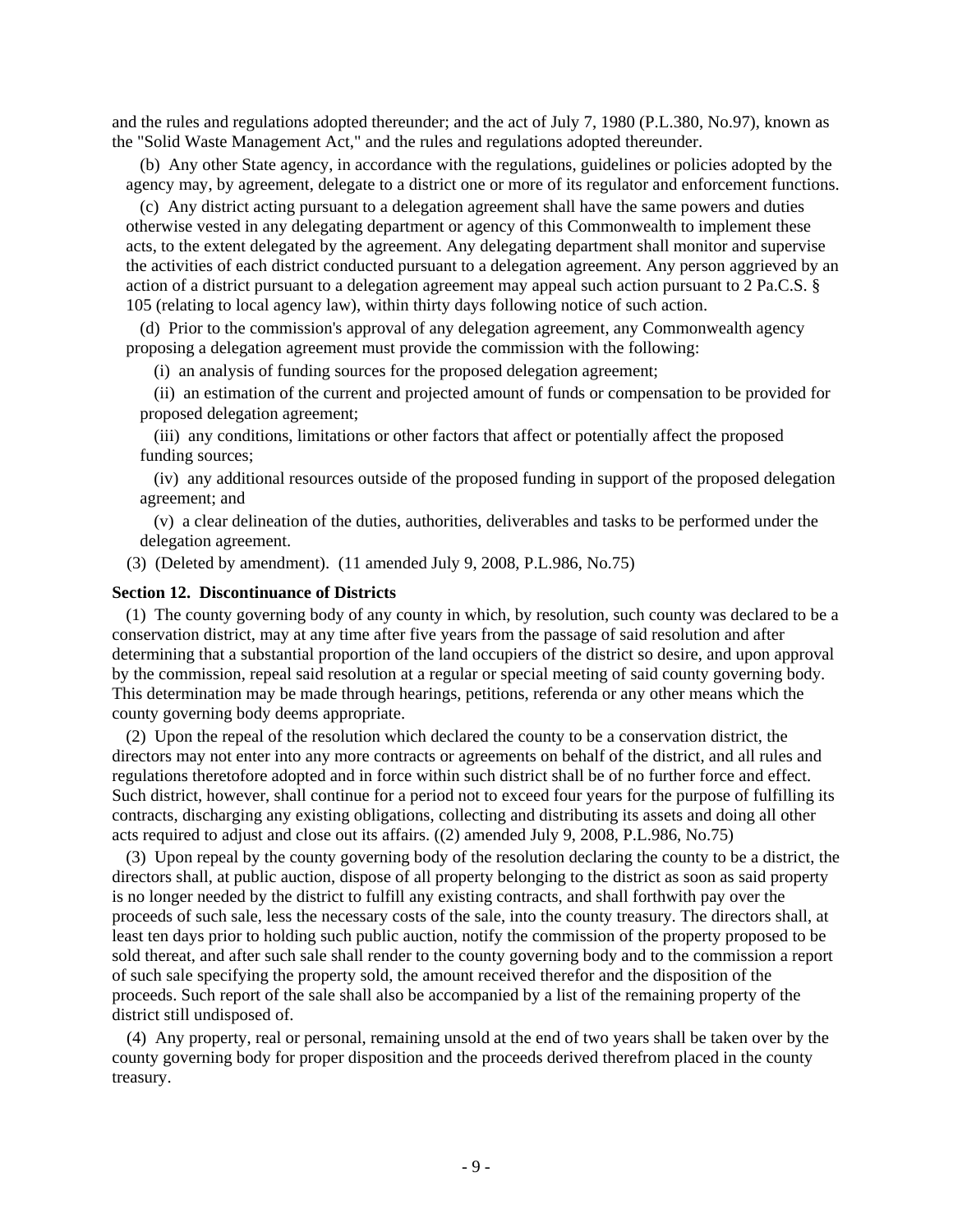#### **Section 13. County Governing Body's Appropriations.**

The county governing bodies of the several counties of this Commonwealth are hereby authorized to appropriate annually out of the current revenues of the county, moneys to the conservation district, properly organized and functioning under the provisions of this act, and located within the county. The amount appropriated shall be determined as in the case of county appropriations, or appropriations of cities of the first class, as the case may be.

#### **Section 14. Funding.**

(a) The General Assembly of the Commonwealth shall appropriate from time to time as may be necessary, moneys out of the General Fund to administer the provisions of this act.

(b) There is created a special fund in the State Treasury to be known as the Conservation District Fund. State funds appropriated for assistance to local conservation districts shall be deposited in the fund. All money in the fund and the interest it accrues are appropriated to the commission for allocation to the conservation districts for activities necessary to meet the requirements of this act.

(c) The fund may be supplemented by moneys received from the following sources:

(1) State funds appropriated to conservation districts or the commission.

(2) Federal funds appropriated to conservation districts, the commission or other agencies of the Commonwealth.

(3) Programs delegated to or contracted to conservation districts by any agency of the Commonwealth.

(4) Proceeds from the sale of any bonds made available to the commission.

- (5) Gifts and other contributions from public and private sources.
- (6) Any fees collected by the commission.

(d) The commission shall have the duty and authority to do all of the following:

(1) Adopt criteria and procedures for the allocation of moneys in the fund.

(2) Create accounts within the fund for the purposes of providing funding for the programs authorized by this act.

(3) Provide for provisions to make advance payments and reimbursements to conservation districts for approved purposes.

(4) Make payments to conservation districts or any agency designated by the commission in accordance with the requirements of the agency from which the funds originated.

(e) Funds allocated to conservation districts shall be used for costs associated with implementing programs delegated or contracted by the Commonwealth, environmental education, programs to protect the environment approved by the commission or for activities necessary to meet the requirements of this act.

(f) For the purposes of this section, a conservation district shall be exempt from State contracting guidelines and eligible for advance funding.

(g) The fund shall not be subject to 42 Pa.C.S. Ch. 37 Subch. C (relating to judicial computer system).

(h) The money in the fund shall only be used for the purposes authorized by this act and shall not be transferred or diverted to any other purpose. (14 amended July 7, 2006, P.L.1059, No.110)

#### **Section 15. Acts Repealed.**

The act, approved the second day of July, one thousand nine hundred thirty-seven (Pamphlet Laws, two thousand seven hundred twenty-four), entitled "An act relating to soil conservation and soil erosion, and regulating land use practices contributing to soil wastage and soil erosion; providing for the organization of soil conservation districts, as governmental subdivisions of the Commonwealth, with powers of enacting ordinances and regulations for the prevention and control of soil erosion and the conservation of soil resources; prescribing the officers and employes thereof, and defining their powers and duties; creating the State Soil Conservation Board in the Department of Agriculture and imposing powers and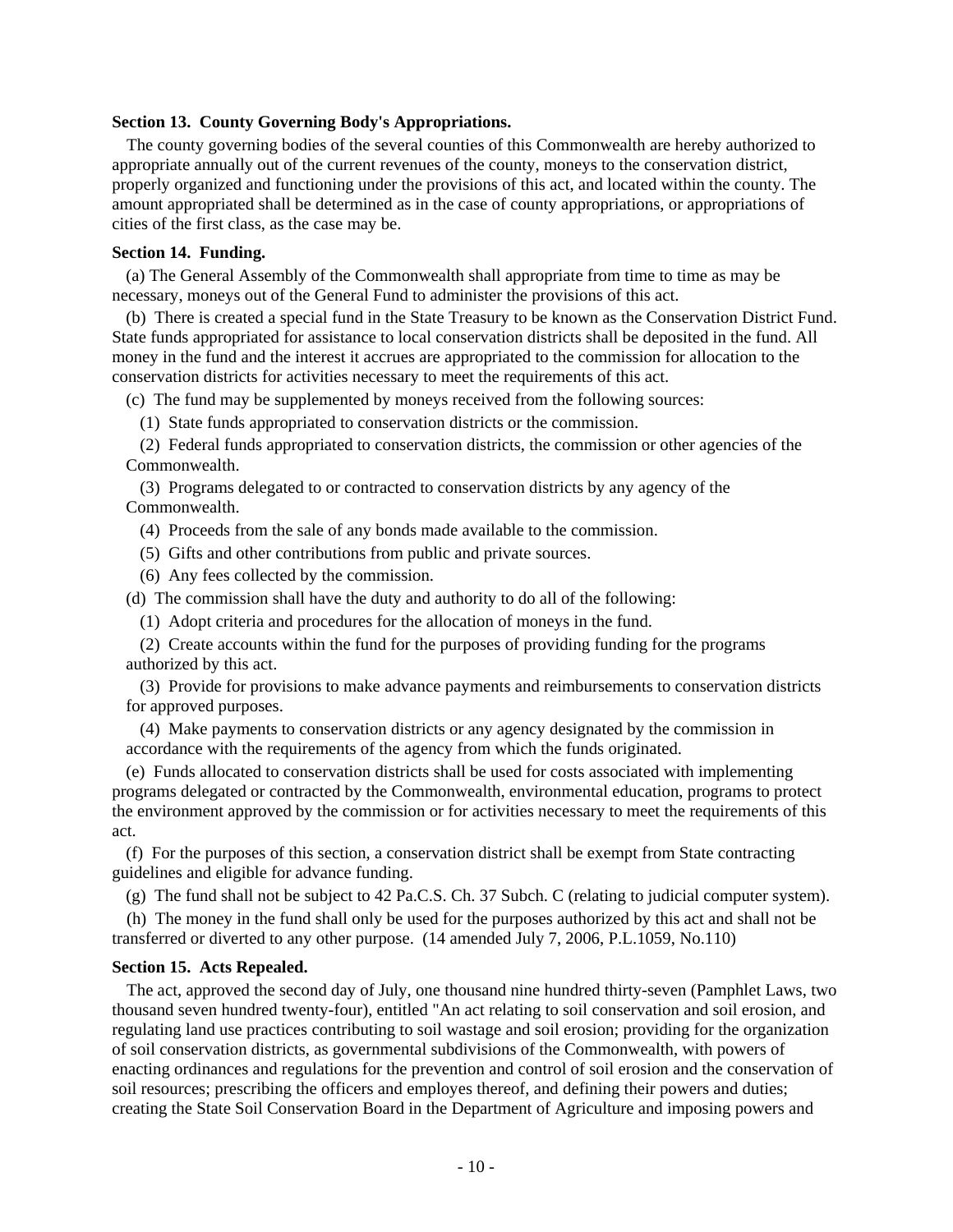prescribing duties thereon relative to the enforcement of this act; providing financial assistance to such soil conservation districts; prescribing penalties, and making an appropriation," as amended, is hereby repealed, except that districts now chartered and operating under said acts, lying wholly in one county, may continue to operate thereunder with the State Soil Conservation Commission replacing the State Soil Conservation Board until the board of county commissioners, in the county in which such district is located, declare the county to be a soil conservation district at which time their affairs shall be closed out and all assets and records turned over to the board of directors of the newly declared district, or when a district now chartered and operating under said acts has boundaries which extend into two counties it may continue to operate thereunder with the State Soil Conservation Commission replacing the State Soil Conservation Board until the county commissioners, in the county in which the major part of such district is located, declare that county to be a soil conservation district, at which time the affairs of such district shall be closed out and all assets and records turned over to the board of directors of the newly declared district (in the case where a soil conservation district now organized shall comprise territory outside of the county containing its principal territory, the portion outside shall be administered by the board of directors of the newly formed district comprising the county where the principal territory is located until such time as the county where the outside portion is located shall constitute itself a soil conservation district under this act, whereupon the said outside portion shall become a part of the county district wherein it is geographically located) and in cases where the board or boards of county commissioners fails or fail to organize under this act, said district or districts may continue to function as heretofore under said acts.

#### **Section 16. Contracts to Remain in Force.**

Whenever any lands which constitute all or a part of a soil conservation district created pursuant to the act, approved the second day of July, one thousand nine hundred thirty-seven (Pamphlet Laws, two thousand seven hundred twenty-four), and its amendments, become a part of a district created by resolution of the board of county commissioners, all contracts theretofore entered into to which the former district or supervisors thereof were parties, shall remain in force and effect for the period provided in such contracts, and the directors of the newly created district shall be substituted for the supervisors of the former district as party to those contracts relating to lands lying within the district of which they are directors.

The representative directors of the district created by the board of county commissioners shall be entitled to all the benefits and be subject to all liabilities under such contracts, and shall have the same right and liability to perform, to require performance, to sue and be sued thereon, including the right to terminate such contracts by mutual consent or otherwise as the supervisors of the district created, pursuant to the act, approved the second day of July, one thousand nine hundred thirty-seven (Pamphlet Laws, two thousand seven hundred twenty-four), and its amendments.

## **Section 17. Effective Date**

This act shall become effective immediately upon its final enactment.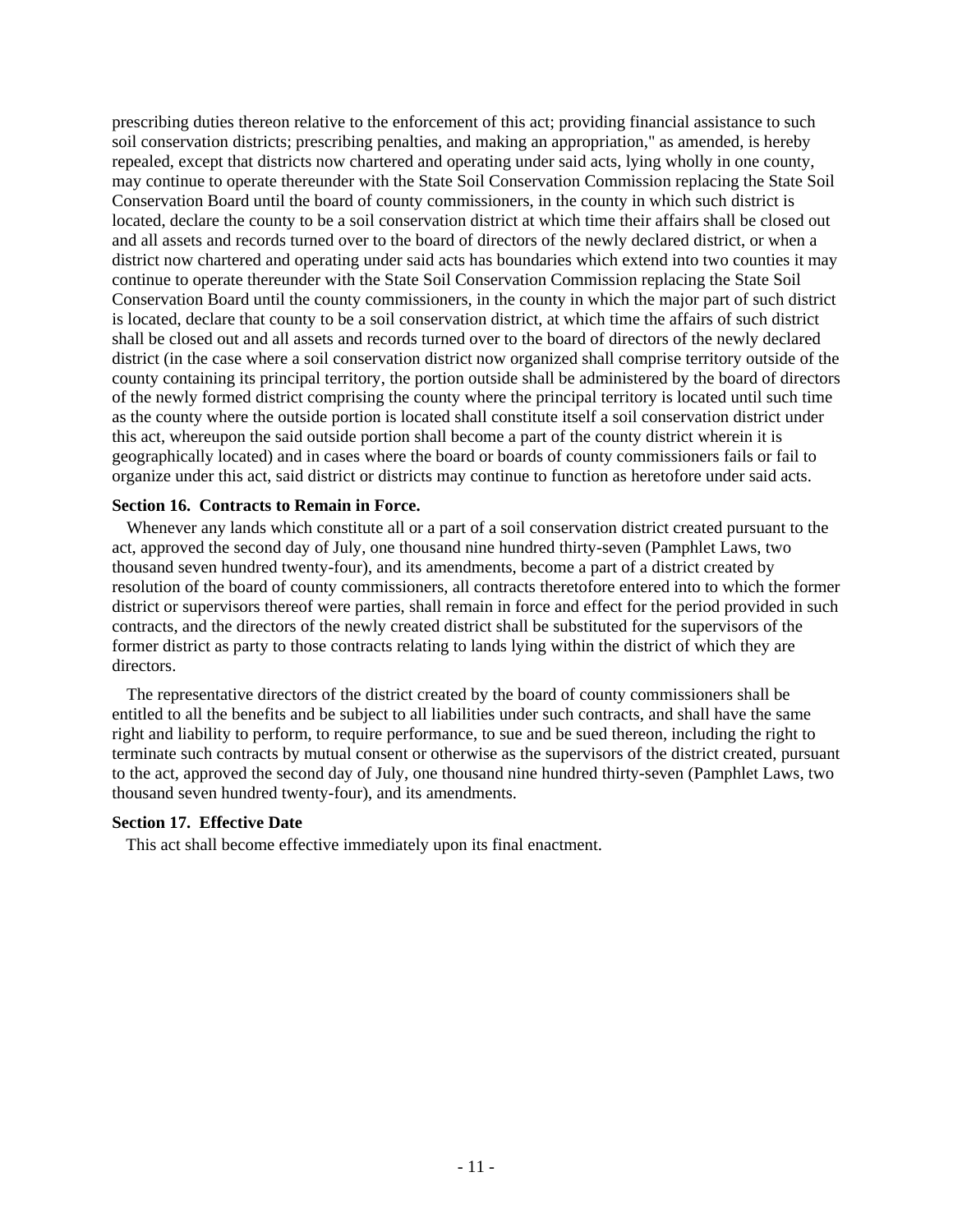## **APPENDIX**

#### **Supplementary Provisions of Amendatory Statutes**

## **1986, APRIL 30, P.L.128, NO.39**

## **Section 2.**

This act, with respect to the State Conservation Commission, shall constitute the legislation required to reestablish an agency pursuant to the act of December 22, 1981 (P.L.508, No.142), known as the Sunset Act, and the commission is hereby reestablished.

**Compiler's Note:** Act 39 amended sections 4, 6 and 7 of Act 217.

#### **Section 3.**

The presently confirmed members of the State Conservation Commission as of the effective date of this act shall continue to serve as commission members until their present terms of office expire, provided that any present commission member whose term has expired on or before the effective date of this act shall serve until a successor has been appointed and qualified, but no longer than six months after the effective date of this act. Any person presently serving on the board of directors of a conservation district shall continue to serve as a board member until his present term of office expires.

#### **Section 4.**

Each rule and regulation of the State Conservation Commission in effect on the effective date of this act and not inconsistent with this act shall remain in effect after such date until repealed or amended by the commission, provided that the commission shall immediately initiate the repeal or amendment of any rule or regulation which is inconsistent with the provisions of this act.

#### **1995, JUNE 28, P.L.89, NO.18**

# **Section 503.**

Continued authority of Department of Environmental Protection, State Conservation Commission and Department of Agriculture.

## \* \* \*

(d) State Conservation Commission.

State Conservation Commission.--The State Conservation Commission established under the act of May 15, 1945 (P.L.547, No.217), known as the Conservation District Law, shall continue to have all the powers and duties assigned under that act and all the powers and duties assigned under the act of May 20, 1993 (P.L.12, No.6), known as the Nutrient Management Act, except as modified below. The following provisions are intended to modify the authority and responsibilities of the State Conservation Commission and the Department of Environmental Protection and the Department of Agriculture:

(1) The chairmanship of the State Conservation Commission shall rotate on an annual basis between the Secretary of Agriculture and the Secretary of Environmental Protection with the Secretary of Agriculture chairing the State Conservation Commission for the first annual rotation beginning July 1, 1995.

(2) The State Conservation Commission by a majority vote shall select and employ an independent executive secretary to act as staff to the State Conservation Commission who is not supervised by either the Department of Environmental Protection or the Department of Agriculture. The State Conservation Commission is authorized to assign the executive secretary duties and responsibilities as required to fulfill its obligations under State law to develop, implement and enforce conservation programs, including the Nutrient Management Act.